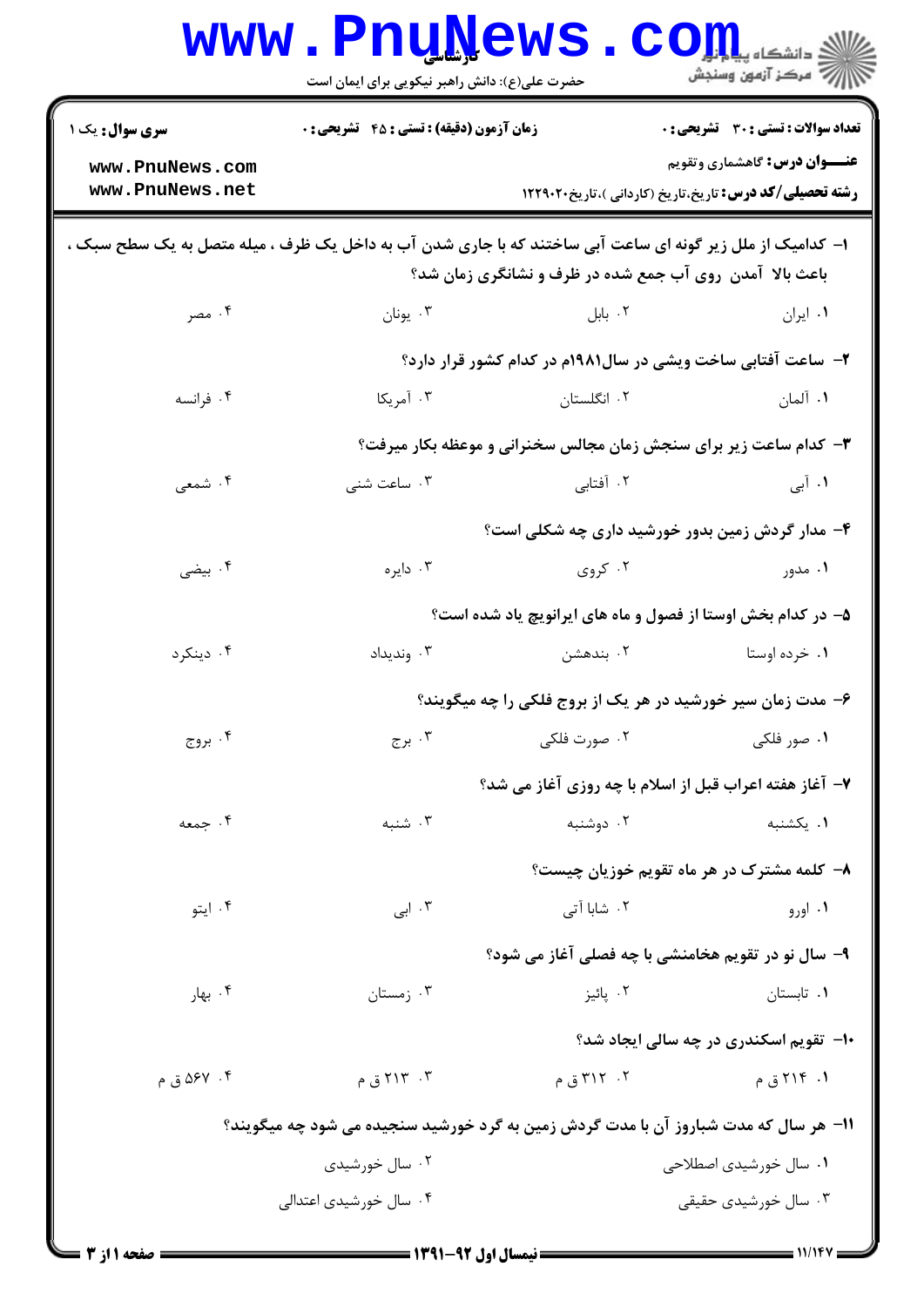|                                                                                                   | <b>www.PnuNews</b><br>حضرت علی(ع): دانش راهبر نیکویی برای ایمان است                           |                              | COIL<br>رُ⁄ کرڪز آزمون وسنڊش                                                                             |  |  |  |
|---------------------------------------------------------------------------------------------------|-----------------------------------------------------------------------------------------------|------------------------------|----------------------------------------------------------------------------------------------------------|--|--|--|
| <b>سری سوال : ۱ یک</b>                                                                            | <b>زمان آزمون (دقیقه) : تستی : 45 تشریحی : 0</b>                                              |                              | تعداد سوالات : تستي : 30 ٪ تشريحي : 0                                                                    |  |  |  |
| www.PnuNews.com<br>www.PnuNews.net                                                                |                                                                                               |                              | <b>عنـــوان درس:</b> گاهشماری وتقویم<br><b>رشته تحصیلی/کد درس:</b> تاریخ،تاریخ (کاردانی )،تاریخ۲۲۹۰۲۰ ۱۲ |  |  |  |
|                                                                                                   |                                                                                               |                              | <b>۱۲</b> - تقویم مانگی (قمری) رایج در دوره ساسانی چه نام داشت؟                                          |  |  |  |
| ۰۴ اشنود                                                                                          | ۰۳ ماه سردیک                                                                                  | ۰۲ اشمردیک                   | ٠١ وهيگگيگ                                                                                               |  |  |  |
|                                                                                                   |                                                                                               |                              | ۱۳- روحانیون کدام دین اسکندر مقدونی را گجسته به معنی ملعون می خوانند؟                                    |  |  |  |
| ۰۴ زردشت                                                                                          | ۰۳ يهود                                                                                       | ۰۲ مسیحیت                    | ۰۱ مانی                                                                                                  |  |  |  |
|                                                                                                   |                                                                                               |                              | ۱۴– تقویم میلادی ژولین گرته بردای از کدام تقویم است؟                                                     |  |  |  |
| ۰۴ یزدگردی                                                                                        | ۰۳ اشکانی                                                                                     | ۰۲ ساسانی                    | ۰۱ اسکندری                                                                                               |  |  |  |
|                                                                                                   |                                                                                               |                              | 1۵– اسامی ماه های تقویم جلالی، عمدتا اسامی ماه های کدام تقویم است؟                                       |  |  |  |
| ۰۴ یزدگردی                                                                                        | ۰۳ اشکانی                                                                                     | ۰۲ اسکندری                   | ٠١. ساسانى                                                                                               |  |  |  |
| ۱۶- مقارنه خورشید و ماه در مدت ۲۹ شباروز و۱۲ ساعت و ۴۲دقیقه و ۳ ثانیه بمدت یک ماه را چه می نامند؟ |                                                                                               |                              |                                                                                                          |  |  |  |
| ۰۴ ماه قمری نجومی                                                                                 | ۰۳ ماه قمری وسطی                                                                              | ۰۲ ماه قمری حسابی            | ۰۱ ماه قمری هلالی فلکی                                                                                   |  |  |  |
|                                                                                                   |                                                                                               |                              | ۱۷- بنا به فرهنگ و سنت عربی ، سه شب اول از شب های ماه مانگی (قمری) چه نام دارد؟                          |  |  |  |
| ۰۴ تسع                                                                                            | ۰۳ نفل                                                                                        | ۰۲ عشر                       | ۰۱ غرر                                                                                                   |  |  |  |
|                                                                                                   | ۱۸− بنا به گفته میمون بن مهران آغاز لحاظ کردن تاریخ از زمان کدامیک از خلفای راشدین صورت گرفت؟ |                              |                                                                                                          |  |  |  |
| ۰۴ ابوبکر                                                                                         | ۰۳ عمر                                                                                        | ۰۲ عثمان                     | ۰۱ عل <sub>ی</sub> (ع )                                                                                  |  |  |  |
|                                                                                                   |                                                                                               |                              | ۱۹- در تقویم پزدگردی ۵ شباروز مختاره در میان چه ماه هایی قرار می گیرد؟                                   |  |  |  |
| $\lambda$ ماه $\lambda$ و $\lambda$                                                               | ۰ <sup>۳</sup> ماه ۹ و ۱۰                                                                     | $9.9A_0 \cdot Y$ ماه $A_0$   | ۰۱ ماه ۱۲ و ۱                                                                                            |  |  |  |
|                                                                                                   | <b>۳۰- چه کسی ، فتح نینوا توسط هوخشتره به سال ۶۱۲ ق م را مبداء تاریخ ایران قرار داد؟</b>      |                              |                                                                                                          |  |  |  |
|                                                                                                   | ۰۲ محمد کیوانپور مکری                                                                         |                              | ۰۱ سید حسن تقی زاده                                                                                      |  |  |  |
|                                                                                                   | ۰۴ پور داود                                                                                   |                              | پيرنيا $\cdot^{\mathsf{r}}$                                                                              |  |  |  |
|                                                                                                   | <b>۲۱- کدام تقویم زیر تقریبا ۱۱ دقیقه و ۱۴ ثانیه از سال اعتدالی بیشتر است</b> ؟               |                              |                                                                                                          |  |  |  |
| ۰ <sup>۴</sup> يزدگردی                                                                            | ۰ <sup>۳</sup> میلادی گریگوری                                                                 | ۰ <sup>۲</sup> اسکندری       | ۰۱ ژولین                                                                                                 |  |  |  |
| ۲۲- در کدامیک از نواحی ایران مراسم ″ نوروز بل ″ برگزار میشود؟                                     |                                                                                               |                              |                                                                                                          |  |  |  |
| ۰۴ کردستان                                                                                        | $\cdot$ گیلان $\cdot$                                                                         | ۰ <sup>۲</sup> کرمانشاه      | ۰۱ آذربایجان                                                                                             |  |  |  |
|                                                                                                   |                                                                                               | $=$ 1991 $-$ 49 1.1 11 : $=$ |                                                                                                          |  |  |  |